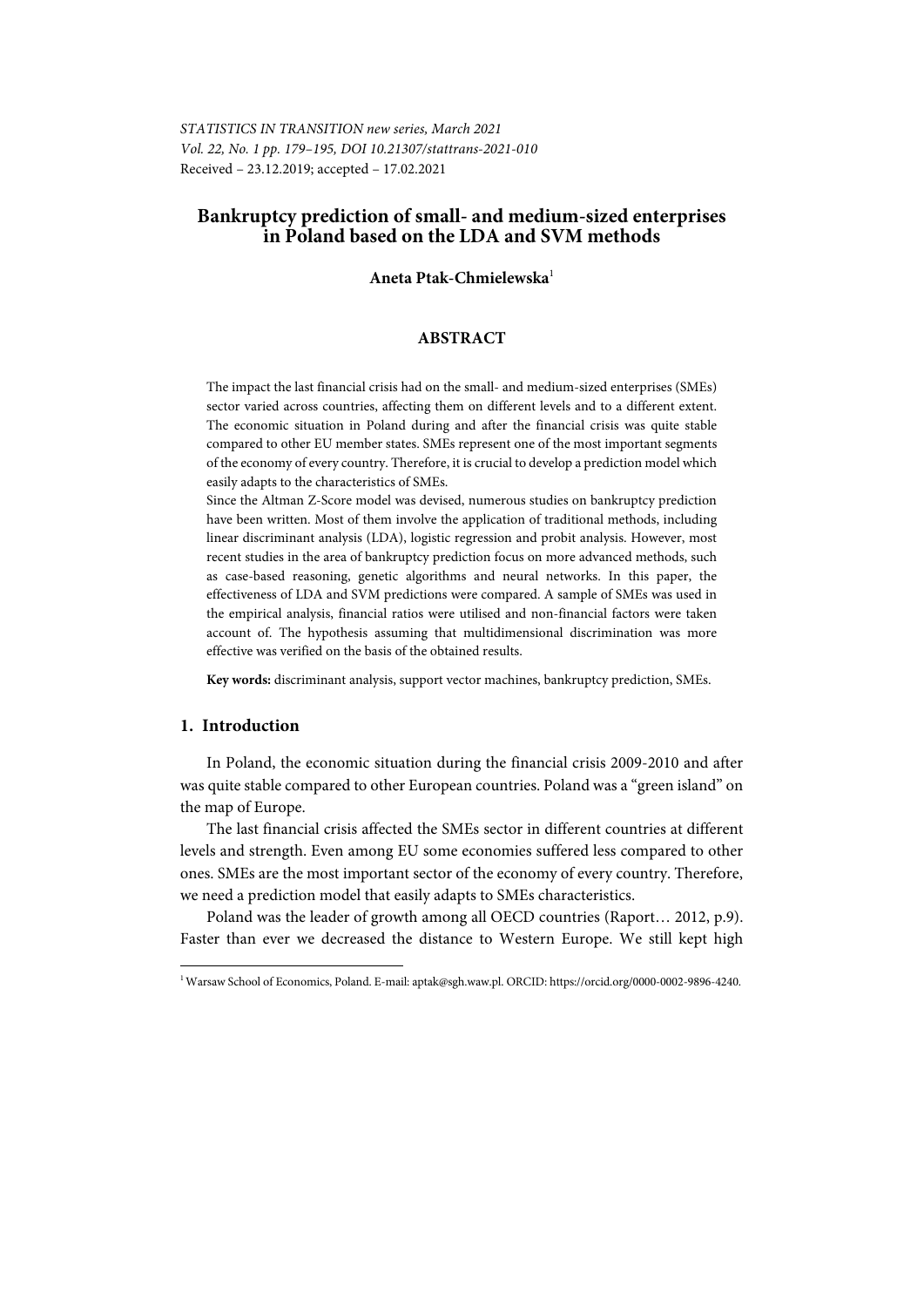financial credibility, avoided the recession and dramatic currency crises or debt crises. Those phenomena deeply concerned other European countries including our central and eastern European neighbours. One of the pillars of this success was effectively operating Polish companies. Corporations were able to flexibly adjust the operations to the crises environment. Adjustment abilities among small companies were of course obvious but their expectations about finishing the recession were more visible. This behaviour is not the most effective from the company's point of view but is a visible sign of Polish transformation success. Our companies are doing as well as their highly capitalized competitors from abroad. They have the past history full of hard conditions of survival and now they are more resistant to the crisis. SMEs are mostly flexible and adjustable (due to low employment and expenses limitations) to changing economic conditions. Resistibility to crises depends also on low export level. SMEs do not use the external funding and are more conservative to expansion and in consequence are not involved in risky financial operations and big investment projects. Majority of Polish SMEs are involved in services sector which suffer the least from the crises. SMEs react on crises decreasing the employment. Orłowski et al. (2010) conducted the project to give the answer to the questions: is SME sector able to overcome this crisis by its own? Or any external help is needed? Can this crisis be helpful in improvement of enterprises functioning? Results show that for some SMEs this crisis is more a "medial" fact than real. They are more pessimistic about the influence of this crisis on the situation in the country and the sector than on an individual enterprise. Opinions are formulated not only by the enterprises but also by media and social opinions (pessimism). Only medium enterprises and exporters declare that they have to cope with real problems. Enterprises do cope with less number of orders but they do not feel lower profitability and delays in payments, which are more characteristic for the recession. Crisis is not the main threat for enterprises' functioning. More dangerous are typical difficulties like taxes, competition. Reaction among SMEs is more often passive than active like restructuring or new markets.

Since the Altman's Z-Score model (Altman 1968), many bankruptcy prediction studies have been written. Most of them use the traditional methods, like discriminant analysis, logistic regression (Back et al. 1996), probit analysis (Zmijewski 1984). Recent studies in this area are focused on more advanced methods, like case-based reasoning CBR (Bryant 1997; Yip 2006; Sartori, Mazzucchelli, Di Gregorio 2016), genetic algorithms GA (Back et al. 1996) and neural networks NN (Desai et al, 1996, Abdou et al. 2008, Derelioğlu and Gürgen, 2011, Blanco et al. 2013) or support vector machines SVM (Huang et al, 2004, Kim et al. 2010).

In their publication Sartori, Mazzucchelli, Di Gregorio (2016) used the case-based reasoning (CBR) method to forecast the bankruptcy and compared the results with the Z-Score model. The authors found that the CBR approach could be useful for clustering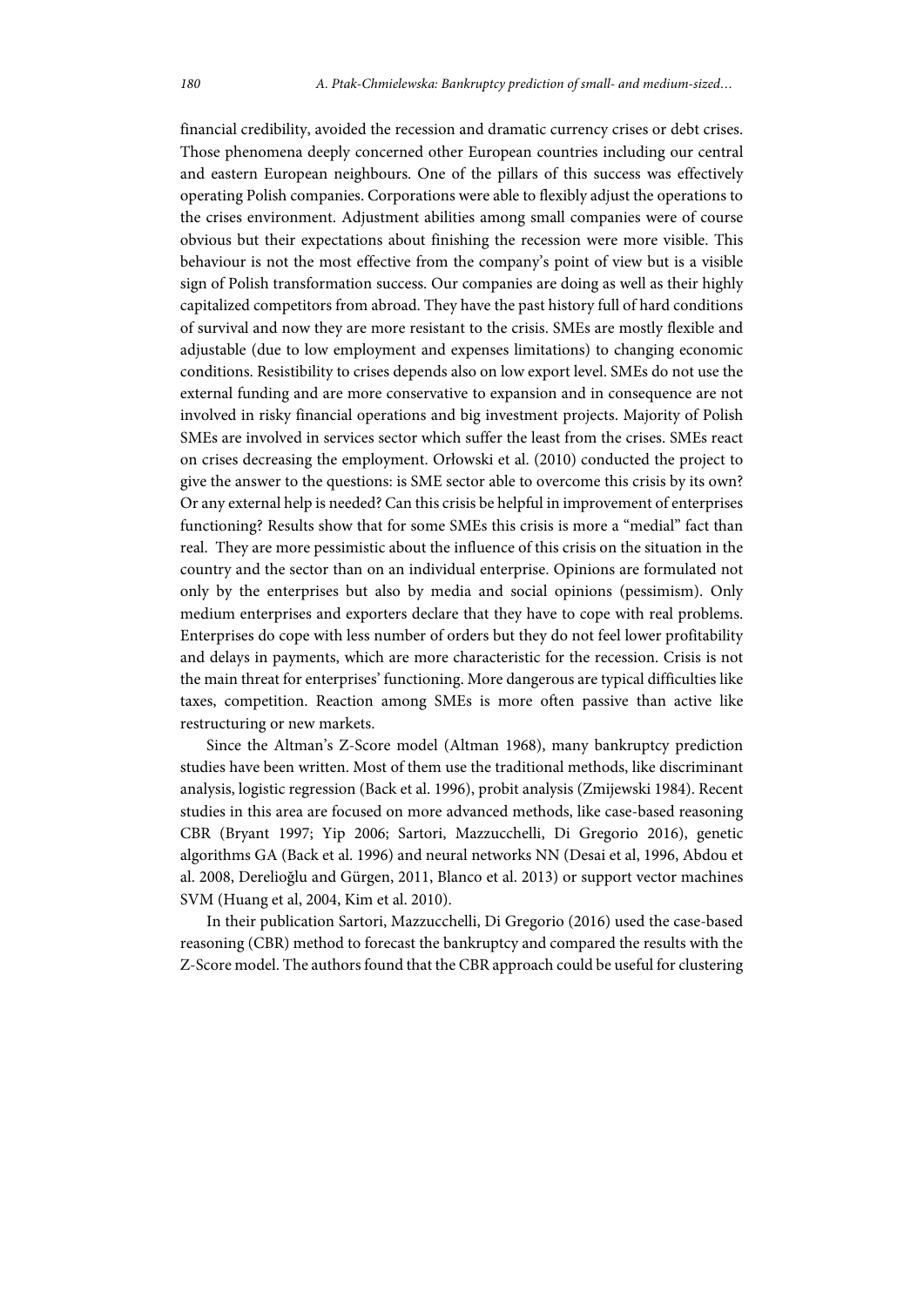enterprises according to similarity metrics. Another method used for bankruptcy prediction was Genetic algorithms (GAs). Gordini (2014) compared the genetic algorithms with two other methods, namely logistic regression (LR) and support vector machine (SVM). The results suggest that GAs is a quite effective and promising compared with LR and SVM, especially in small misclassification rate type II. In this paper the size of companies and the geographical area were analysed. Both characteristics seem to influence the accuracy of the models. The author built separate models for separate geographical areas. GAs prediction accuracy in each area was higher than that of the other models separately. Sohn, Kim and Yoon (2016) applied fuzzy logistic regression for the default prediction models. According to the authors the proposed approach outperforms the logistic regression in terms of discriminatory power. Similarly, Chaudhuri and De (2011) also used the fuzzy model but using support vector machines. Those models outperformed traditional bankruptcy prediction models. According to Psillaki, Tsolas, Margaritis (2010) non-financial indicators are also useful. They proved that management is an important indicator of enterprises' risk, mostly financial risk. More efficient firms and firms with more liquid assets are much less risky. Analogous to Kalak and Hudson (2016), who emphasized the differences between small and micro firms, also Gupta et al. (2015) investigated how the SMEs size can affect bankruptcy risk. Their research results suggest that separate models for micro firms are desired. In case of small and medium companies, there is no such a need as the determinants present a similar level of hazard. A two-stage genetic programming (2SGP) model was proposed by Huang et al. (2006). This approach achieves better results. Also, Berg (2007) used accounting-based models for bankruptcy prediction. The generalized additive models are more effective compared to models: linear discriminant analysis, neural networks and generalized linear models. Modina and Pietrovito (2014) identified that capital structure and interest expenses of SMEs play more important role than economic characteristics while specifying the determinants of company's default probability. The approach presented by Andreeva et al. (2014) combines the use of Generalized Extreme Value (GEV) regression. Additionally authors compared two different ways of treating the missing values, namely multiple imputation and the Weights of Evidence approach. According to the results obtained, the BGEVA approach outperforms the logistic regression, where in the case of missing values WoE showed better results. In order to identify defaulted SMEs, Calabrese et al. (2015) investigated a binary regression accounting-based model. Results obtained suggest that their approach outperformed the classical logistic regression model for different default horizons considered.

The literature of bankruptcy prediction in Poland is very reach. When first bankruptcies were registered in 1990 (economic transition) the researchers started to be interested in this subject. It is not possible to mention all the literature from this area.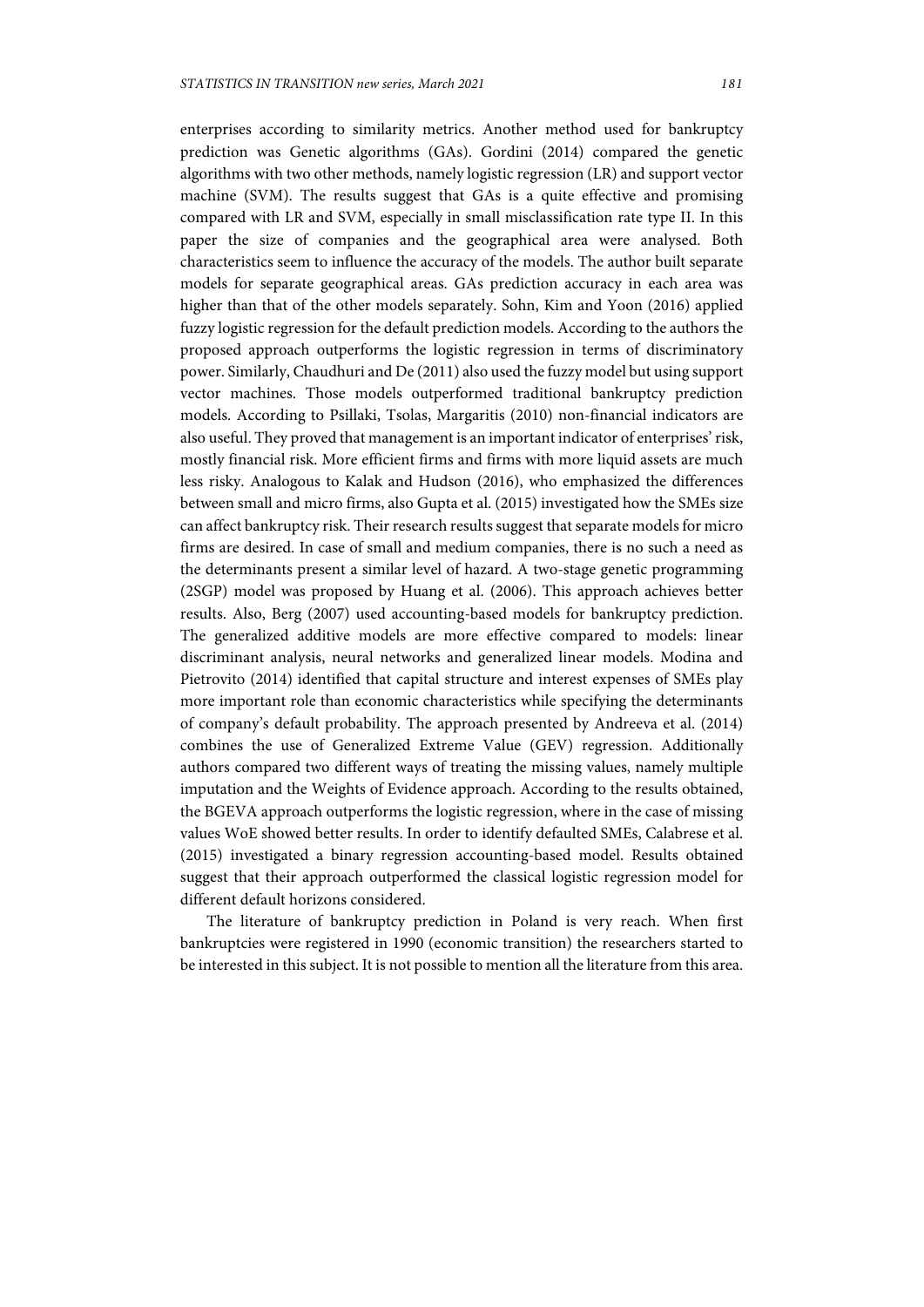Only some of the articles can be cited. One of the first authors who apply the Altman model for Polish enterprises was Mączyńska (1994). Researchers used financial ratios at that time and built national models for the bankruptcy prediction (Wędzki 2000; Stępień, Strąk 2003; Prusak 2005, Pogodzińska, Sojak 1995; Gajdka, Stos 1996; Hadasik 1998; Wierzba 2000). They used multivariate discriminant functions based on small samples of data. Next, analysis were expanded to more frequent samples and more advanced statistical models, logit models (Hołda 2001; Sojak and Stawicki 2000; Gruszczyński 2003; Michaluk 2003; Mączyńska 2004; Appenzeller, Szarzec 2004; Korol 2004; Hamrol et al. 2004; Wędzki 2004; Stępień, Strąk 2004; Prusak, Więckowska 2007; Jagiełło 2013; Pociecha et al. 2014; Karbownik 2017). Only recently more advanced data mining and survival models have been applied (Pociecha et al. 2014; Ptak-Chmielewska 2016, Korol 2010b; Gąska 2016; Zięba et al. 2016). Many models for different sectors and sizes of enterprises have been estimated (Jagiełło 2013; Brożyna et al. 2016; Balina, Bąk 2016; Karbownik 2017). Model that used macroeconomic variables and nonfinancial variables have been much rarer (Korol 2010a; Ptak-Chmielewska and Matuszyk 2017). Only one of the papers included the economic cycle and suggested that enterprise bankruptcy prediction models should include measures reflecting changes in economic conditions (Pociecha and Pawełek 2011). Prusak (2018) proposed a very original method of research using a literature review as the database for rating model. His database covered a long period (Q4 2016–Q3 2017) mostly from Google Scholar and ResearchGate and wide space of Central and Eastern European countries. He collected material including countries like: Poland, Latvia, Lithuania, Estonia, Russia, Ukraine, Hungary, Slovakia, Czech Republic, Bulgaria, Romania, Belarus. Based on this literature review, he proposed the ratings (Prusak 2018, p. 17) from Rating  $0$  — no studies in enterprise bankruptcy prediction in a given country, up to Rating 4 — most advanced methods are utilised in enterprise bankruptcy prediction in this country and researchers proposed new solutions that affect discipline development. According to this assessment, Poland got the highest grade equal to 4.0 (Prusak 2018, p.17). Only Czech Republic got a grade as high as Poland (4.0).

The main goal of this paper is to check and verify the effectiveness of multidimensional discrimination like support vector machines in comparison with traditional linear multivariate discrimination. Empirical verification was based on the sample of data for Polish enterprises. Discriminant analysis and support vector machines methods were applied as a research tool. Multivariate discriminant analysis is based on linear discrimination. Support vector machines are based on hyperplane discrimination and can be considered as more advanced and flexible discrimination compared do linear discriminant analysis. High accuracy of prediction bankruptcy in the small and medium enterprises (SME) sector is always in scope of interest not only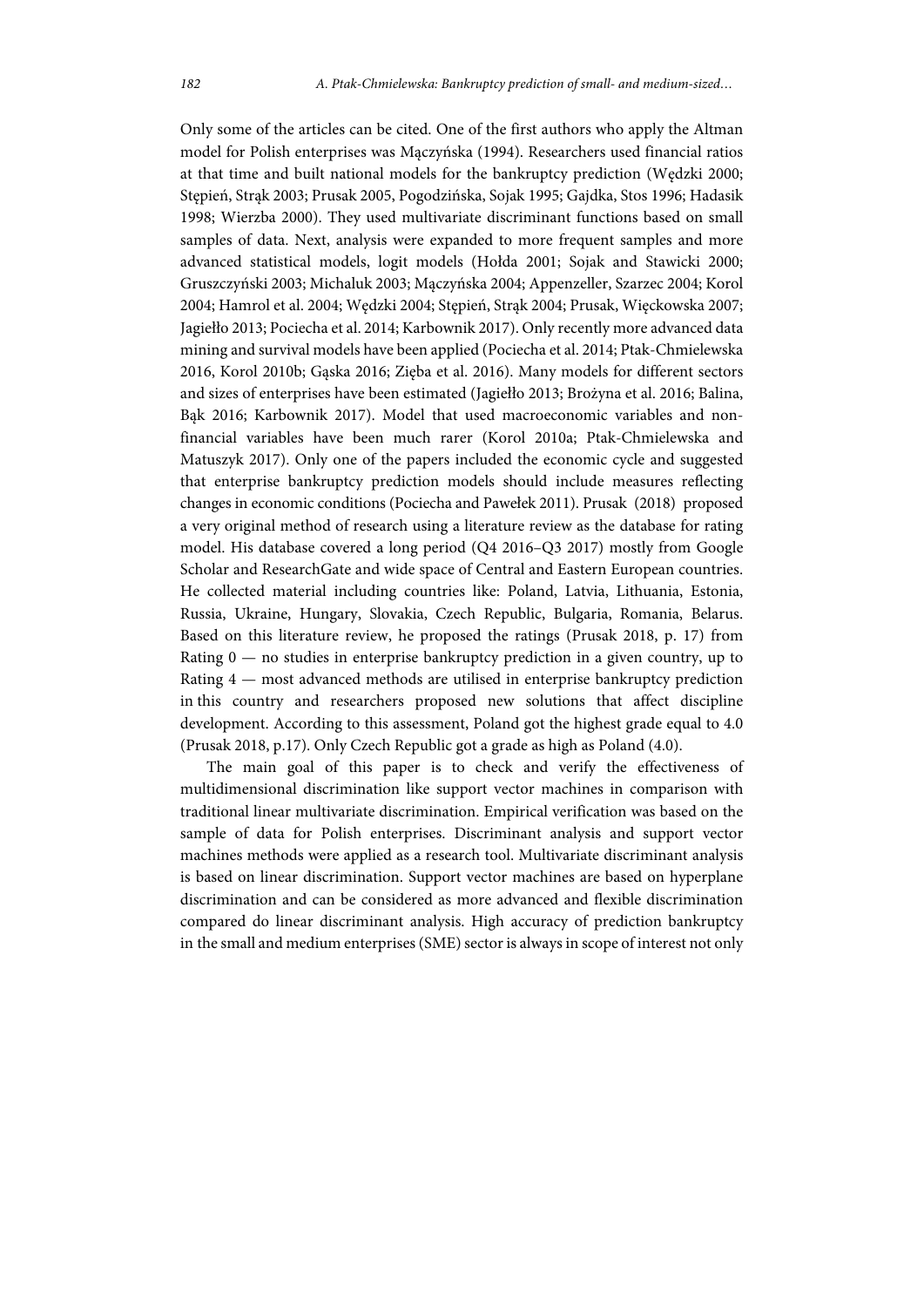researchers but also policy makers and business. This paper contributes to research area on this topic.

## **2. Materials, Methods and Results**

The database used in this paper covered 806 enterprises. The sample was quite balanced consisting of 311 bankruptcies and 495 firms in a good condition. Firms were mostly small and medium enterprises (SME) from the Polish market. The balanced sample enables to estimate the robust misclassification rates. The information about financial ratios came from financial statements covering the homogenous period of 3 years 2008-2010. The bankruptcy events were recorded for the period 2009-2012. Only standard 12-month period of observation was taken for analysis. The data sample (anonymous) was delivered by one of the consulting firm form Poland. Only selected 16 financial ratios were considered (see Table 1).

| Ratio                      | Name                                  | Formula                                        |  |
|----------------------------|---------------------------------------|------------------------------------------------|--|
| $X_1$<br>current liquidity |                                       | current assets                                 |  |
|                            |                                       | short term liabilities                         |  |
|                            |                                       | $current$ assets $-$ inventory $-$ prepayments |  |
| $X_2$                      | quick ratio                           | short term liabilities                         |  |
|                            |                                       | cash                                           |  |
| $X_3$                      | cash liquidity                        | short term liabilities                         |  |
|                            |                                       | current assets - short term liabilities        |  |
| $X_4$                      | capital share in assets               | total assets                                   |  |
|                            |                                       | gross profit/loss on sale                      |  |
| $X_5$                      | gross margin                          | operating expenses                             |  |
|                            |                                       | profit/loss on operating activities            |  |
| $X_6$                      | operating profitability of the sales  | total revenues                                 |  |
|                            |                                       | profit/loss on operating activities            |  |
| $X_7$                      | operating profitability of the assets | total assets                                   |  |
|                            |                                       | net profit/loss                                |  |
| $X_8$                      | net profitability of the equity       | equity                                         |  |
|                            | assets turnover                       | total revenues                                 |  |
| $X_9$                      |                                       | total assets                                   |  |
|                            |                                       | total revenues                                 |  |
| $X_10$                     | current assets turnover               | current assets                                 |  |

**Table 1.** Financial ratios utilised in the models (calculated at the date of FS)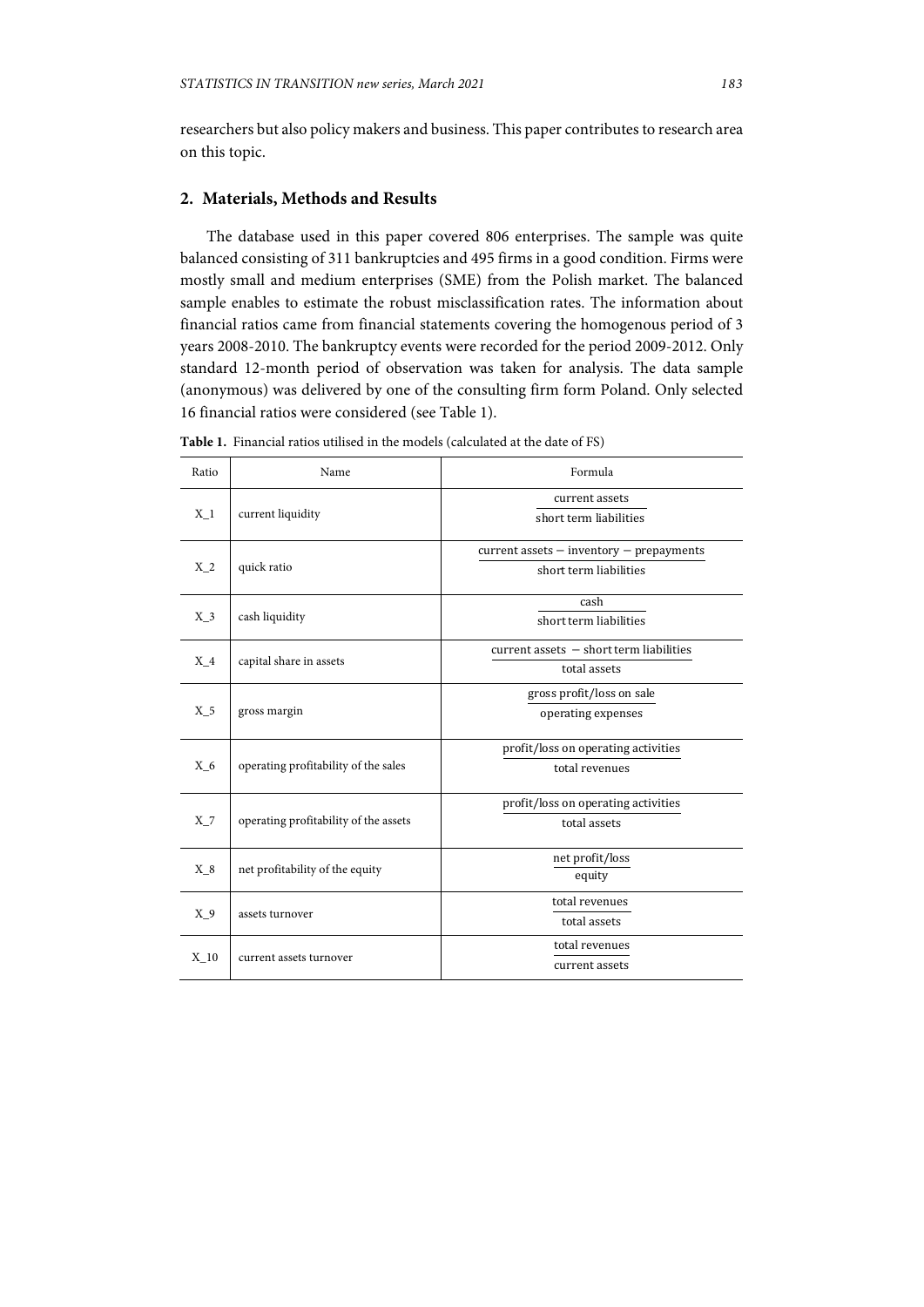| Ratio  | Name                                                           | Formula                                                         |  |
|--------|----------------------------------------------------------------|-----------------------------------------------------------------|--|
| $X_11$ | receivables turnover                                           | total revenues<br>receivables                                   |  |
| $X_12$ | inventory turnover                                             | total revenues<br>inventory                                     |  |
| $X_13$ | capital ratio                                                  | equity<br>total liabilities                                     |  |
| $X_14$ | coverage of the short-term liabilities by<br>the equity        | equity<br>short term liabilities                                |  |
| $X_15$ | coverage of the fixed assets by the<br>equity                  | equity<br>fixed assets                                          |  |
| X 16   | share of the net financial surplus in the<br>total liabilities | net profit/loss + amortisation + interests<br>total liabilities |  |

**Table 1.** Financial ratios utilised in the models (calculated at the date of FS) (cont.)

Financial ratios were only static for one period, not including dynamic ratios. Among non-financial variables we considered only five of them due to limited information. Non-financial variables are presented in Table 2. In our opinion the selection of variables is very important in analysis of bankruptcy. In most cases only financial ratios are considered (Du Jardin 2009), but very often it is not sufficient to achieve a very good prediction accuracy of the model. For our purpose the sample was partitioned in the proportion 70%:30%.

Univariate analysis was based on t-test for interval variables and chi-sqr test for binary variables (significance level 0.1). Additionally, the correlation analysis eliminated correlated ratios (r>0.7). For the model only 9 variables were selected. Financial ratios used in the models estimation were the following: current liquidity, gross margin, operating profitability of sales, assets turnover, current assets turnover, capital ratio, coverage of short-term liabilities by equity. Non-financial factors (binary) used in estimation were the following: region\_low\_risk and legal\_form\_group2.

| Name               | Attributes/categories                                                 |  |  |
|--------------------|-----------------------------------------------------------------------|--|--|
| Sector of activity | Equal proportion of companies from sectors: Production, Trade and     |  |  |
|                    | Services. This variable was dichotomized and reference category was   |  |  |
|                    | set to Services (lowest risk of bankruptcy).                          |  |  |
| Cluster of regions | 16 regions grouped into 3 clusters according to bankruptcy rate       |  |  |
|                    | ("low risk", "average risk", "high risk") and dichotomized. Reference |  |  |
|                    | category was set to "high risk" group. Clusters grouped by k-means    |  |  |
|                    | clustering method based on bankruptcy rate.                           |  |  |

**Table 2.** Non-financial factors utilized in the models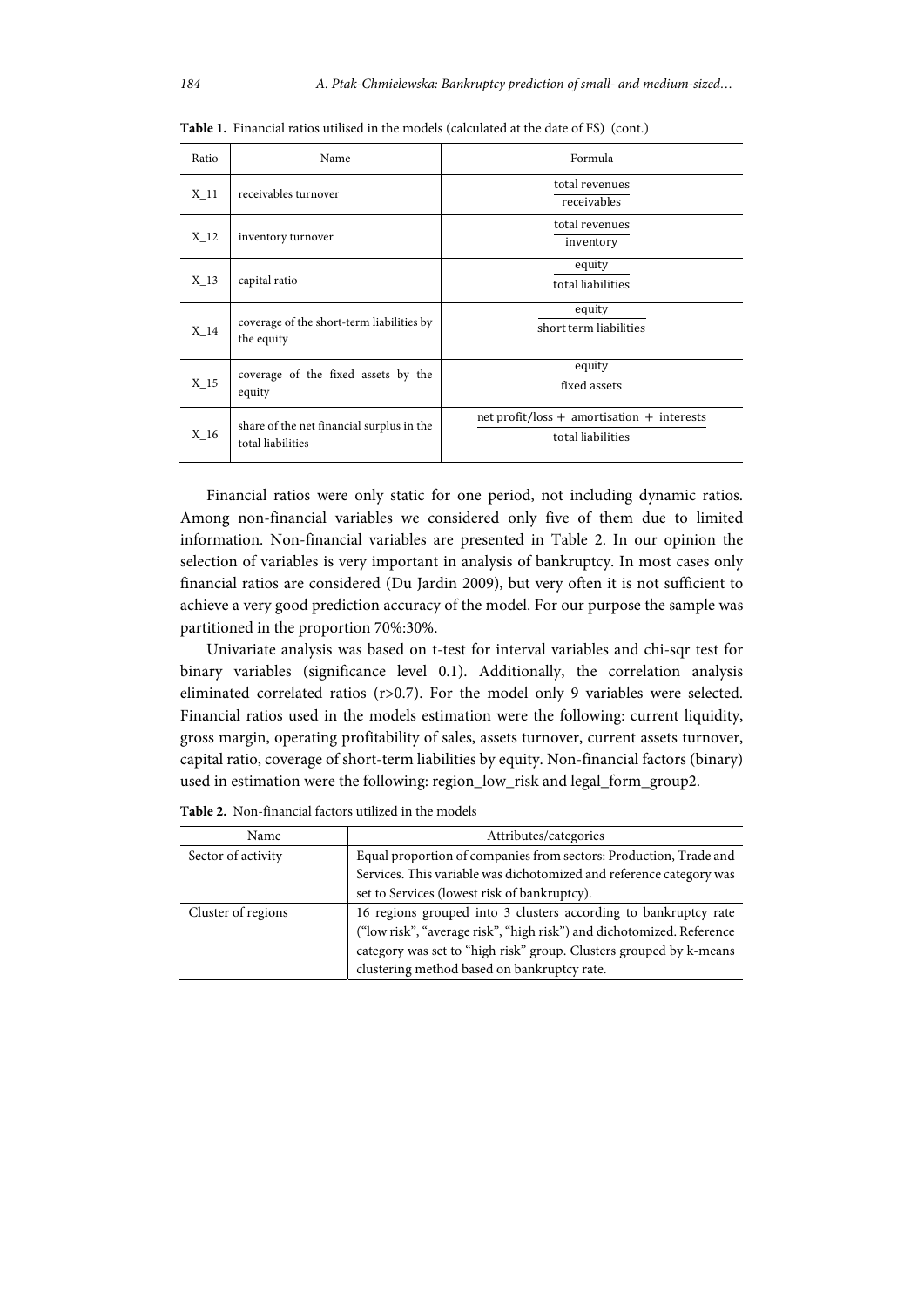| Name                | Attributes/categories                                                |  |  |
|---------------------|----------------------------------------------------------------------|--|--|
| Legal form          | group1: limited liability company and group2: joint stock company,   |  |  |
|                     | limited partnership company, other (cooperative, association, etc.). |  |  |
|                     | Reference category was set to group1.                                |  |  |
| Age of the company  | Interval variable (age in completed years at the start of the        |  |  |
|                     | observation period).                                                 |  |  |
| Number of employees | Interval variable (number of employed workers on the date of FS).    |  |  |

**Table 2.** Non-financial factors utilized in the models (cont.)

One of the most frequently used methods in bankruptcy prediction is discriminant analysis. The main idea of this method is to classify all cases (individuals) into two (or more) classes. In this case into two classes: bankrupted and non-bankrupted enterprises. Discriminant (linear) function is used to classify using the training sample. To construct this function the explanatory variables are used. Those variables must be carefully selected, must follow the normality distribution and must not be correlated to each other. The classification and the function construction is based on the criterion of maximization the distance between groups. A very important assumption in this method is the assumption of equality of variances between subsamples. This assumption must be positively verified before drawing conclusions on the results received from analysis.

The estimation of misclassification errors is not biased when the sample is close to balanced (equal proportion of observations in both groups). In the classic approach the discriminant function is linear – the Fisher discriminant function (Ptak-Chmielewska 2012):

$$
Z = a_0 + a_1 X_1 + a_2 X_2 + \ldots + a_n X_n,
$$

where:

Z – dependent variable,

 $a_0$  – intercept,

 $a_i$ ,  $i = 1, 2, ..., n$  – discriminative coefficients (weights),

 $X_1, X_2, \ldots, X_n$  – explanatory variables (financial ratios).

After estimating the value of this discriminant function the cut-off point value must be set up to classify all possible cases (firms) into a potentially bankrupted or nonbankrupted firm. The most frequently used method for cut-off calculation is the half of the distance between averages of the values in two groups. If the value of this function for a particular enterprise is below this cut-off point than the enterprise is classified as potentially bankrupted and in the case where it is below this cut-off value the enterprise is classified as potentially non-bankrupted one. Discriminant model applies simultaneously many variables using weights. It transforms multivariable space into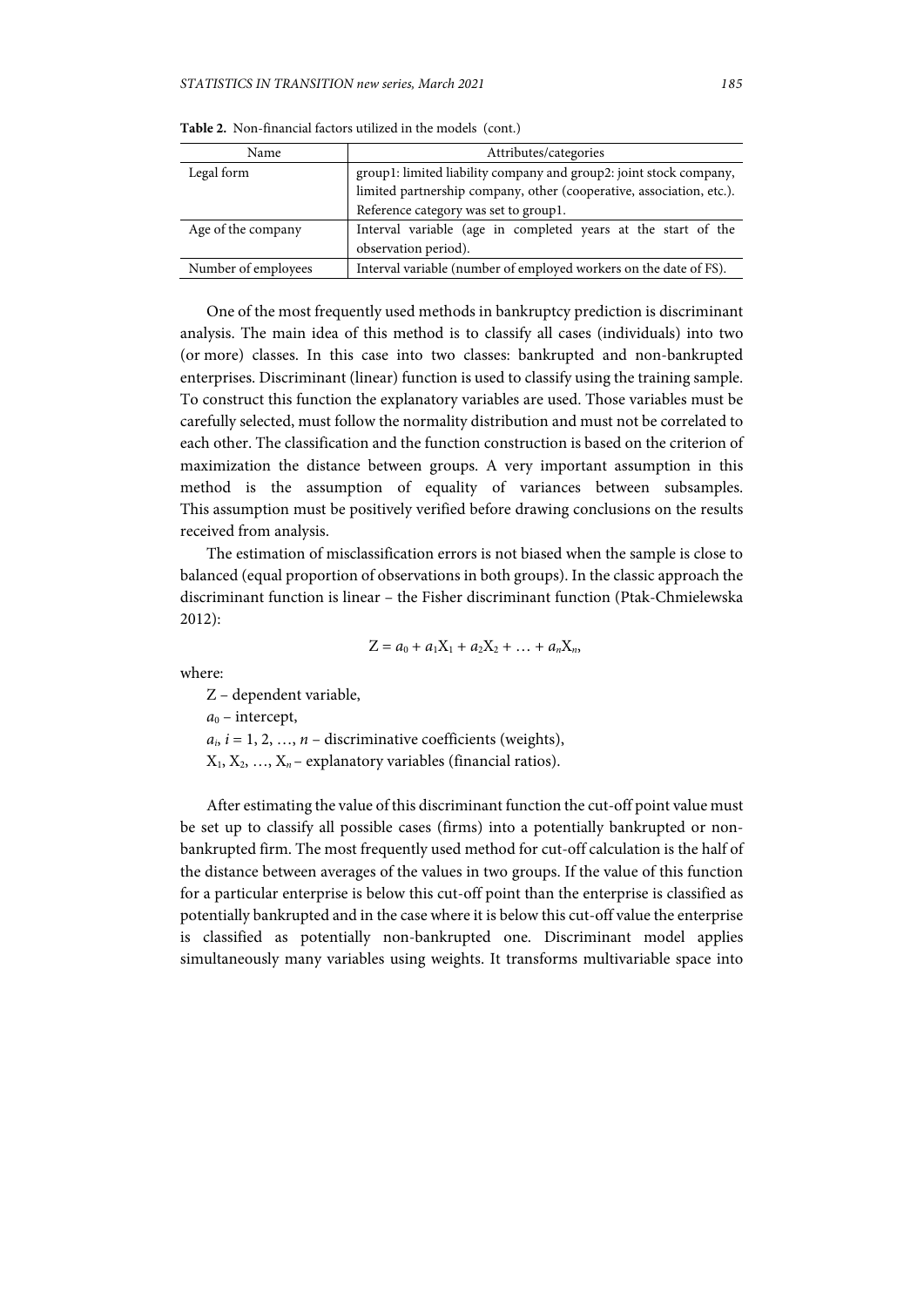one dimension. It is possible to estimate and interpret the impact of each variable on the dependent one. A very important advantage of this model is that it can be applied on a small sample and by this it is useful in bankruptcy prediction. This method is available in all popular statistical packages (Ptak-Chmielewska 2012). There are also some disadvantages of this method. The possibility of using qualitative variables is very limited. The assumption of normality distribution is very often violated. This assumption is not critical. More critical is the assumption of equality of variances between groups. Sometimes this assumption is also violated. If the sample is not balanced we must remember about the decision matrix to be specified (cost of misclassification). Sometimes the linear separation is not optimal, and non-linear solution is more effective. The probability of bankruptcy is not estimated directly like in logistic regression (Ptak-Chmielewska 2012). Despite such a limitation this method is still popular in prediction of bankruptcy. The final estimated models with linear discriminant functions are presented in Table 3.

| Discriminant linear function                                  | $\Omega$   | 1          |
|---------------------------------------------------------------|------------|------------|
| Intercept                                                     | $-0.56368$ | $-0.60428$ |
| $X_1$ - current liquidity                                     | 0.00674    | 0.00919    |
| $X_5$ – gross margin                                          | 0.00457    | 0.05883    |
| $X_6$ – operating profitability of the sales                  | 0.31414    | $-1.97663$ |
| $X$ 9 – assets turnover                                       | 0.01844    | $-0.02436$ |
| X 10 – current assets turnover                                | 0.07558    | 0.16014    |
| $X_1$ 3 – capital ratio                                       | 0.19445    | 0.08945    |
| $X_14$ – coverage of the short-term liabilities by the equity | $-0.00100$ | 0.00662    |
| region low risk (binary)                                      | 1.24260    | 0.39534    |
| legal_form2 (binary)                                          | 1.65670    | 0.95146    |

**Table 3.** Discriminant analysis – results

All included explanatory variables were significant at least at the significance level 0.1. A higher value of gross margin classifies to bankrupted enterprises. Higher values of operating profitability of sales ratio and assets turnover ratio classify to nonbankrupted enterprises. But higher values of current assets turnover ratio classify to the bankrupted enterprises group. High capital ratio classifies to the good enterprises group. Activity situated in low risk region classifies to the non-bankrupted enterprises group.

The accuracy of the model was presented in Table 4. Overall accuracy on the training sample amounted to 68.5%. Among bankrupted enterprises the accuracy was comparable to non-bankrupted and amounted to 68.2% and 68.7% respectively.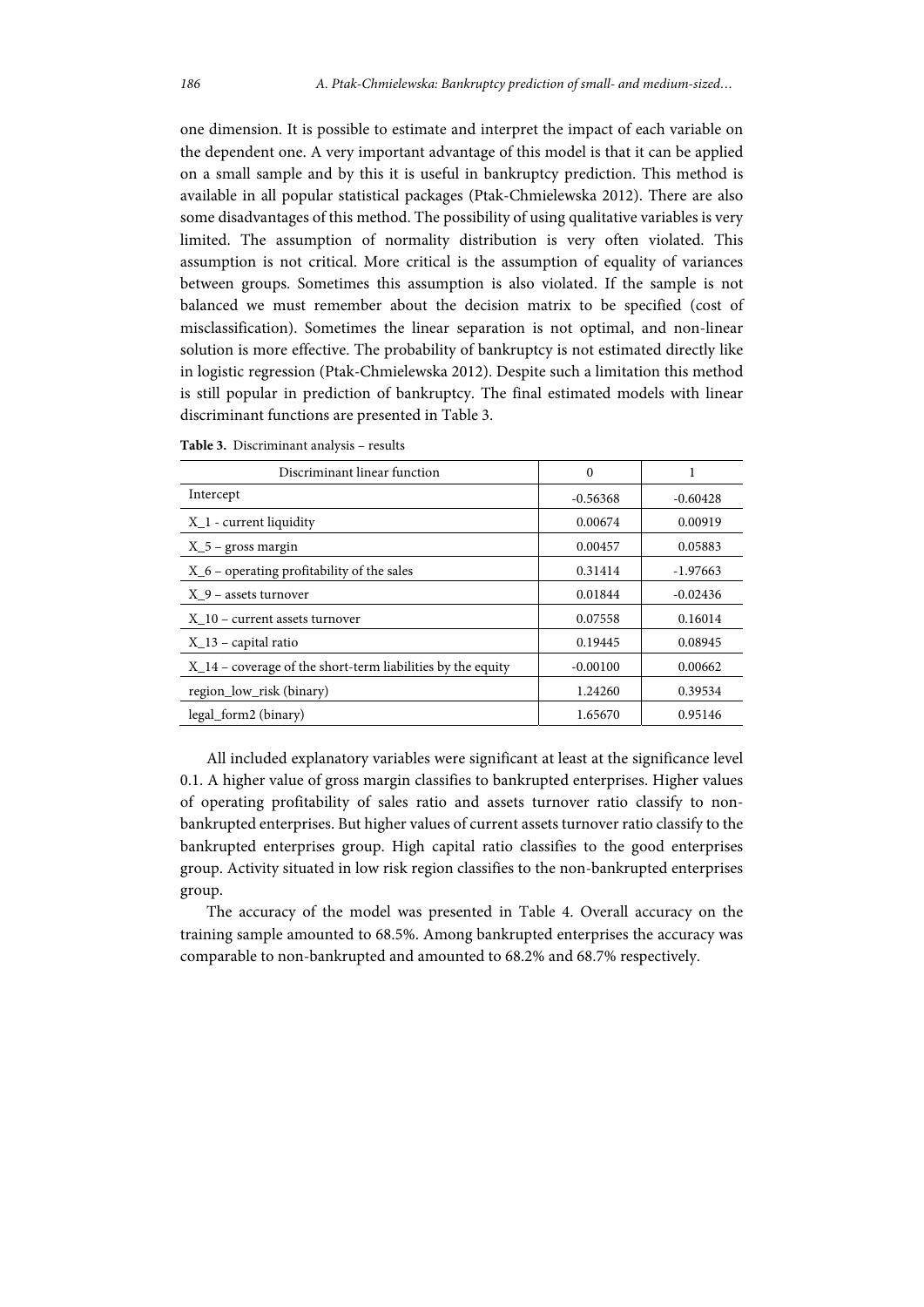|           | $Model=0$ | $Model=1$ | Total |
|-----------|-----------|-----------|-------|
| $Level=0$ | 237       | 108       | 345   |
| $Level=1$ | 69        | 148       | 217   |
| Total     | 306       | 256       | 562   |

**Table 4.** Classification table for train sample – linear discrimination

Support Vector Machines (SVM) is a model based on the decision planes that define decision boundaries. A decision plane separates a set of objects into different classes. Most classification tasks are not as simple as linear classification, and often more complex structures are necessary to get the optimal separation. Optimal separation is the correct classification of new objects (test cases) based on the available train cases. This classification tasks which are drawing separating lines to classify objects of different class memberships are called hyperplane classifiers. Support Vector Machines can handle such complex tasks. The objects are mapped using mathematical functions (kernels). This process of classifying the objects is known as mapping.

Support Vector Machine (SVM) is a method for classifying that performs tasks by constructing hyperplanes in a multidimensional space. This method separates cases from different classes. SVM can be both regression and classification. It utilises multiple continuous and categorical variables (categorical variables are transformed into dummies). To find an optimal hyperplane, SVM uses an iterative algorithm to minimize an error function. SVM models can be classified into four groups (error function) two for classification: C-SVM, nu-SVM and two for regression: epsilon-SVM, nu-SVM regression.

SVM for classification Type 1 (C-SVM), with the error function to be maximized:

$$
\frac{1}{2}w^Tw + C\sum_{i=1}^N \xi_i
$$

with the constraints:

$$
y_i(w^T\phi(x_i) + b) \ge 1 - \xi_i
$$
 and  $\xi_i \ge 0, i = 1, ..., N$ 

where:

C - the capacity constant,

w - the vector of coefficients,

b - constant,

 $\phi_i$  - parameters to handle nonseparable data (inputs).

Additionally, y∈±1 represents class labels, x*i* represents the independent variables. The kernel  $\phi$  is used for data transformation from the input to the feature space. Larger C, more penalize the error, and should be chosen carefully to avoid over-fitting.

SVM for classification Type 2 (nu-SVM), with the error function to be maximized:

$$
\frac{1}{2}w^T w - vp + \frac{1}{N} \sum_{i=1}^N \xi_i
$$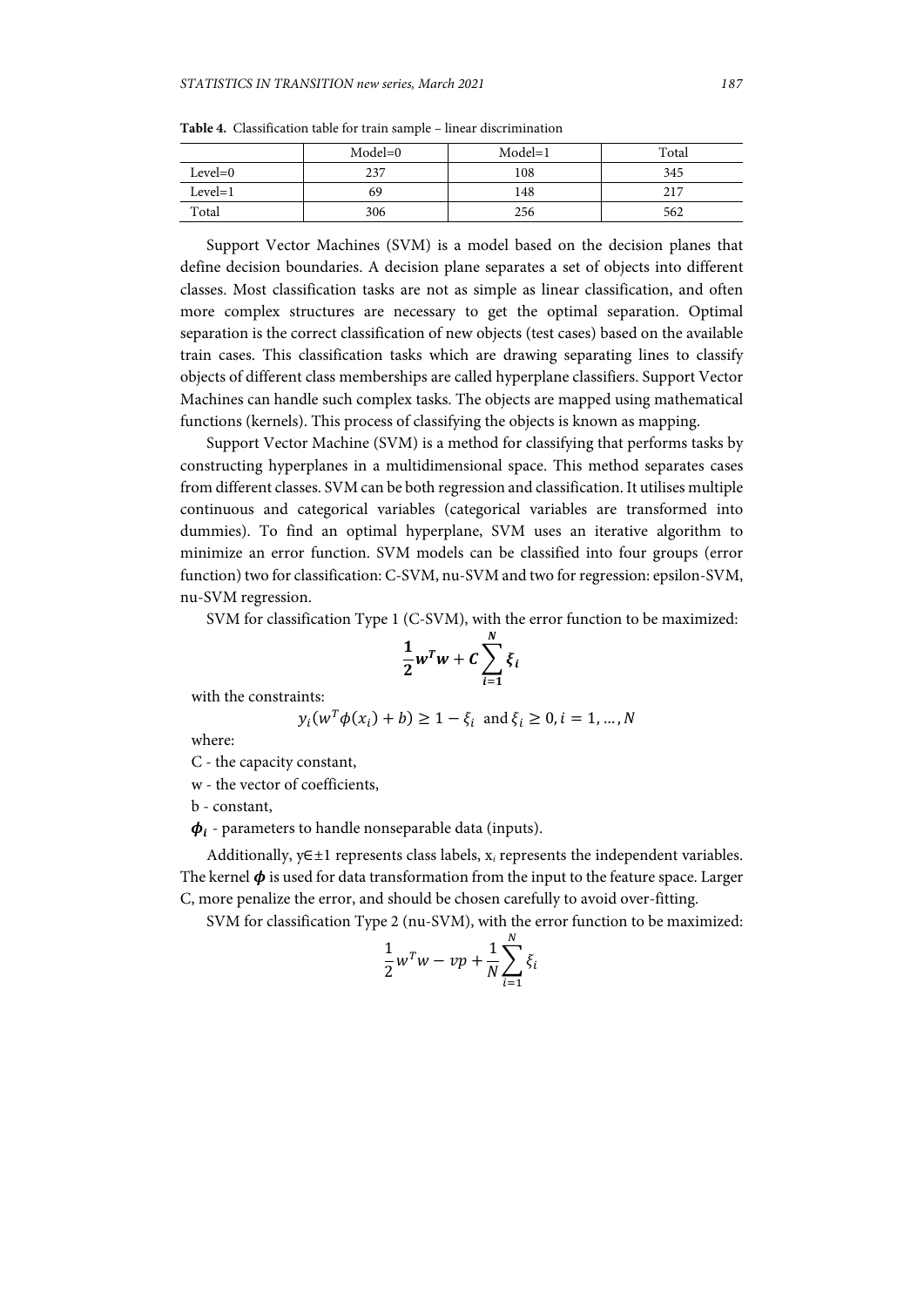with the constraints:

 $y_i(w^T \phi(x_i) + b) \ge \rho - \xi_i$  and  $\xi_i \ge 0, i = 1, ..., N$  and  $\rho \ge 0$ .

The most popular kernels used in Support Vector Machines models are: linear, polynomial, radial function (RBF) or sigmoid: Kernel Functions

$$
K(X_i, X_j) = \begin{cases} X_i \cdot X_j & \text{Linear} \\ (\gamma X_i \cdot X_j + C)^d & \text{Polynomial} \\ \exp(-\gamma |X_i - X_j|^2) & \text{RBF} \\ \tanh(\gamma X_i \cdot X_j + C) & \text{Sigmoid} \end{cases}
$$

where K(X<sub>*i*</sub>,X<sub>*i*</sub>)= $\phi$ (X<sub>*i*</sub> )⋅ $\phi$ (X<sub>*i*</sub>)</sub> is the kernel function with Gamma as an adjustable parameter. The most popular choice is RBF to be used in Support Vector Machines.

As the final SVM – Support Vector Machines model was estimated with the method of optimization using the Interior Point with polynomial function (3 degree) for scaling. The C method for penalization was used with the parameter equal to 1. Maximum iterations set to 50 with tolerance 1e-08.

**Table 5.** Results of SVM train

The first type error for the train sample (wrongly classified defaults) was equal to 0.49. The second type error (wrongly classified good firms) was to 0.07 (see Table 6).

**Table 6.** Classification table for train sample – SVM

|           | $Model=0$ | $Model=1$ | Total |
|-----------|-----------|-----------|-------|
| $Level=0$ | 338       |           | 345   |
| $Level=1$ | 145       | 71        | 217   |
| Total     | 483       | 79        | 562   |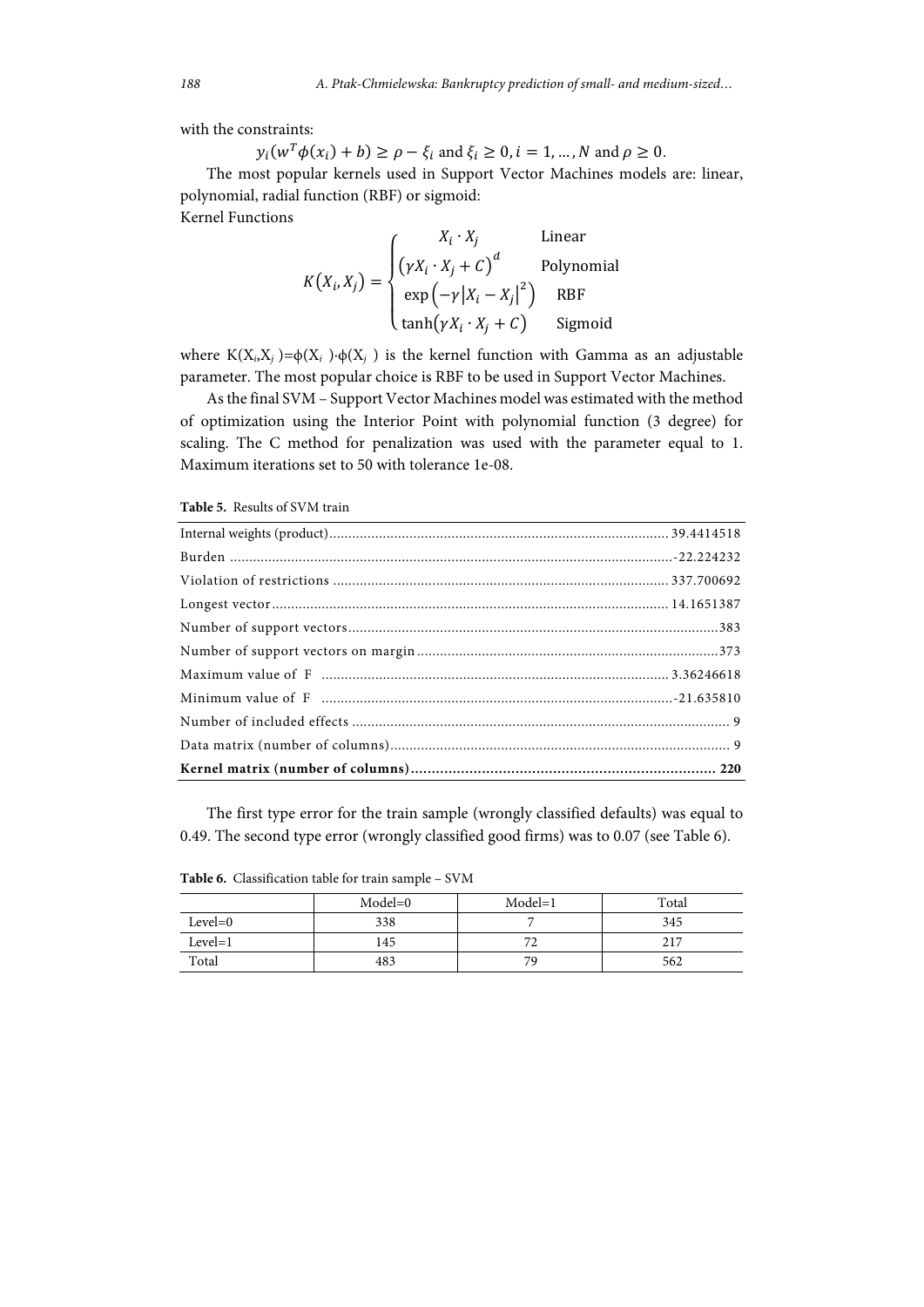## **3. Models comparison**

The comparison of models' accuracy was based on a test sample (see Table 7 and 8) and the overall accuracy as well as bankruptcy prediction accuracy was compared. Also bankrupted enterprises prediction accuracy (sensitivity) was compared. Despite higher overall accuracy for SVM the specificity was higher for the DISCRIM model.

Generally, in the literature only the overall prediction accuracy is counted. The input from this analysis comparing the DISCRIM and the SVM model shows that specificity is more important in bankruptcy prediction. The cost of wrong classification for enterprises in good condition is not as high as the cost of wrong classification for a bankrupted enterprise.

Applying machine learning techniques including SVM is not always the best solution in bankruptcy prediction. Simple models, understandable and clear interpretation bring more value in understanding bankruptcy risk drivers.

| Discriminant analysis         |           |           |       |  |
|-------------------------------|-----------|-----------|-------|--|
|                               | $Model=0$ | $Model=1$ | Total |  |
| $Level=0$                     | 92        | 57        | 149   |  |
| $Level=1$                     | 32        | 63        | 95    |  |
| Total                         | 124       | 120       | 244   |  |
| <b>SVM</b>                    |           |           |       |  |
| Model=0<br>$Model=1$<br>Total |           |           |       |  |
| $Level=0$                     | 142       |           | 149   |  |
| $Level=1$                     | 61        | 34        | 95    |  |
| Total                         | 203       | 41        | 244   |  |

**Table 7.** Classification table for test sample – discriminant analysis and SVM

**Table 8.** Overall accuracy and prediction of bankruptcy – comparison

| Model          | Overall  | Bankruptcy prediction | Good SMEs prediction |
|----------------|----------|-----------------------|----------------------|
|                | accuracy | accuracy              | accuracy             |
| <b>DISCRIM</b> | 63.5%    | 66.3%                 | 61.7%                |
| SVM            | 72.1%    | 35.8%                 | 95.3%                |

## **4. Discussion and Conclusions**

In this paper the accuracy of two different methods was assessed. The first method was popular discriminant function, called the Fisher discrimination. The second was Support Vector Machines, recently developed and applied for classification. According to the results, the overall accuracy of SVM was higher compared to linear discrimination but the accuracy of bankrupted enterprises prediction (sensitivity) was higher in the case of simple linear discrimination (almost double).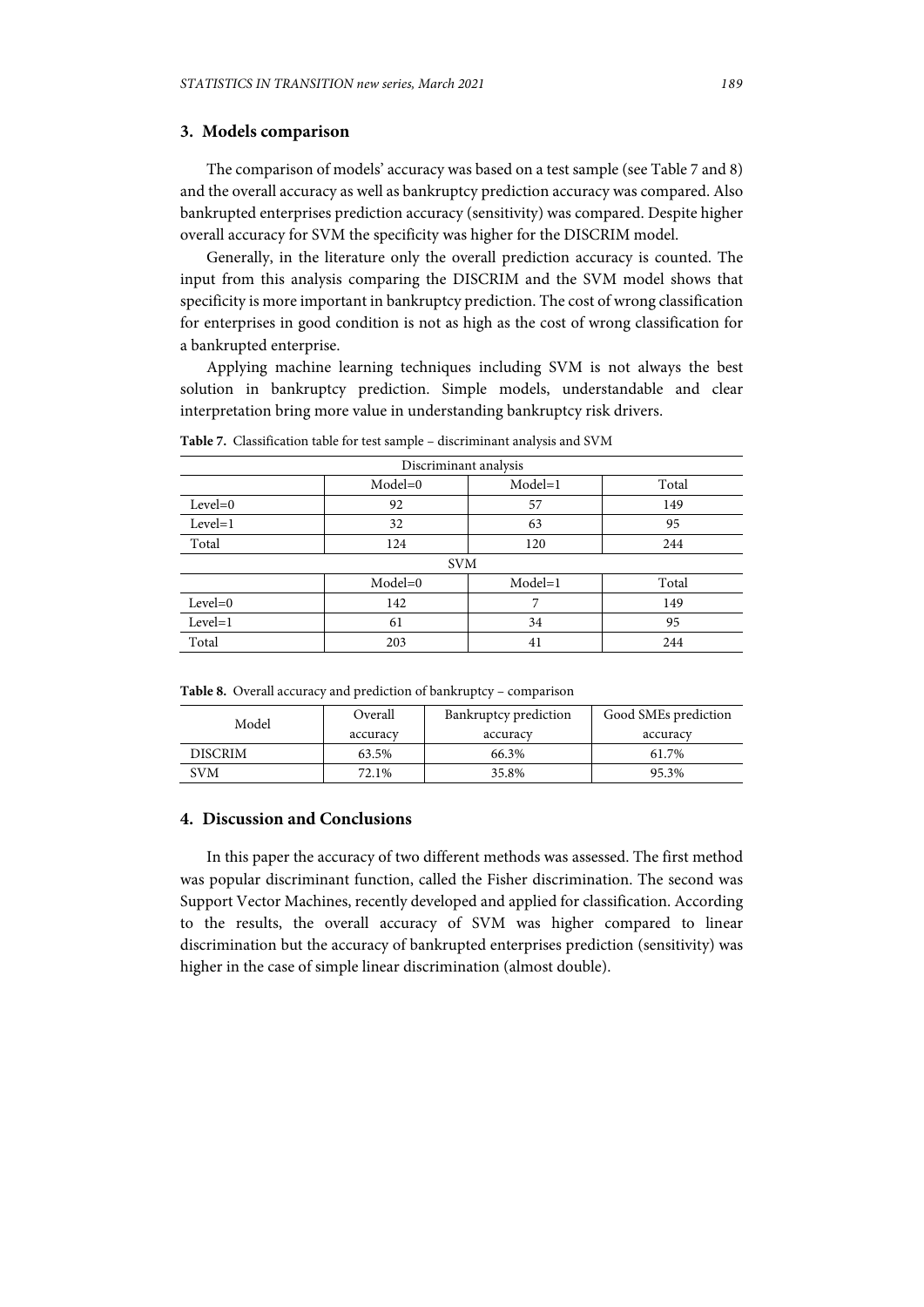False alarms for enterprises in good standing are much less costly compared to wrong classification of bankrupted ones. Such models should first of all classify bankrupted enterprises. Only with higher accuracy of bankrupted enterprises (sensitivity) make such models useful for an early warning process. Implication for policy is a possible application of such a model (based on the DISCRIM model) in an early warning signal process. It is quite an easy tool for business to assess the credibility of partners and customers (let us say suppliers).

Comparing the effectiveness of different models based only on AUC (Area Under the ROC Curve) or AR (Accuracy Ratio) does not give the full picture of the real accuracy (Zięba et al. 2016). We should always take a look on the classification of both sides: bankrupted and non-bankrupted enterprises. In this field this research brings added value to the bankruptcy prediction research area. Typically, the literature and applications focus on general accuracy measures, not being cautious about bankrupted enterprises misclassifications.

Results highlighted the importance of financial ratios like current liquidity, gross margin, operating profitability of the sales, assets turnover and the current assets turnover, capital ratio, coverage of short-term liabilities by the equity. Also nonfinancial information was important like the region of activity, legal form of the enterprise. This confirms the importance of different non-financial, macroeconomic aspects, etc.

Future research should focus on specificity of SME's financial analysis. In comparison with corporations, the information about SMEs is always limited. Not only financial ratios are important, non-financial information plays also an important role. Analysis cannot be based only on information on financial ratios.

#### **Acknowledgements**

This paper was presented at the MSA 2019 conference, which financed its publication. Organization of the international conference "Multivariate Statistical Analysis 2019" (MSA 2019) was supported from resources for popularization of scientific activities of the Minister of Science and Higher Education in the framework of agreement No. 712/P-DUN/202019.

## **References**

ABDOU, H., POINTON, J., MASRY, A. E., (2008). Neural Nets Versus Conventional Techniques in Credit Scoring in Egyptian Banking. Expert Systems with Applications, 35(2), pp. 1275–1292.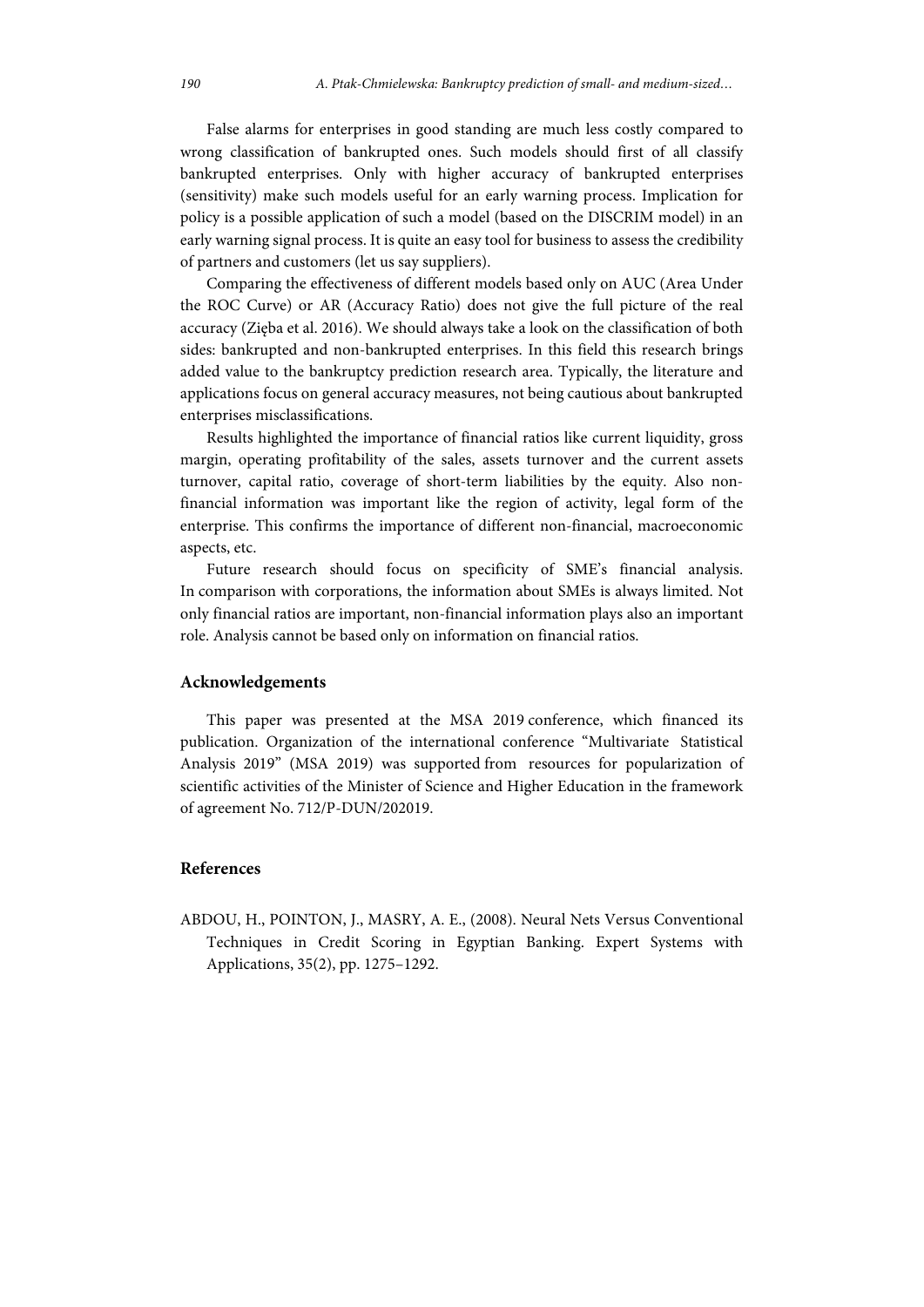- ALTMAN, E. I., (1968). Financial ratios, Discriminant analysis and the prediction of corporate bankruptcy. Journal of Finance, 23(4), pp. 589–609.
- ANDREEVA, G., CALABRESE, R., OSMETTI, S. A., (2014). A comparative analysis of the UK and Italian small businesses using Generalised Extreme Value models. https://arxiv.org/pdf/1412.5351.pdf.
- APPENZELLER, D., SZARZEC, K., (2004). Forecasting the bankruptcy risk of Polish public companies. Rynek Terminowy, 1, pp. 120–128.
- BACK, B., LAITINEN, T., SERE, K., VAN WEZEL, M., (1996). Choosing bankruptcy predictors using discriminant analysis, logit analysis, and genetic algorithms, Technical Report, Turku Centre for Computer Science.
- BALINA, R., BĄK, M. J., (2016). Discriminant Analysis as a Prediction Method for Corporate Bankruptcy with the Industrial Aspects. Waleńczów: Wydawnictwo Naukowe Intellect.
- BERG, D., (2007). Bankruptcy prediction by generalized additive models. Applied Stochastic Models in Business and Industry, 23(2), pp. 129–143.
- BLANCO, A., PINO-MEJÍAS, R., LARA, J., (2013). Credit scoring models for the microfinance industry using neural networks: Evidence from Peru, Expert Systems with Applications, 40(1), pp. 356–364.
- BROŻYNA, J., MENTEL, G., PISULA, T., (2016). Statistical methods of the bankruptcy prediction in the logistics sector in Poland and Slovakia. Transformations in Business & Economics, 15, pp. 80–96.
- BRYANT, S. M., (1997). A case-based reasoning approach to bankruptcy prediction modelling. Intelligent Systems in Accounting, Finance and Management, 6(3), pp. 195−214.
- CALABRESE, R., MARRA, G., OSMETTI, S. A., (2015). Bankruptcy prediction of small and medium enterprises using a flexible binary generalized extreme value model. Journal of the Operational Research Society, 67(4).
- CHAUDHURI, A., DE, K., (2011). Fuzzy support vector machine for bankruptcy prediction. Applied Soft Computing, 11(2), pp. 2472–2486.
- DERELIOĞLU, G., GÜRGEN F., (2011). Knowledge discovery using neural approach for SME's credit risk analysis problem in Turkey. Expert Systems with Applications, 38(8), pp. 9313–9318.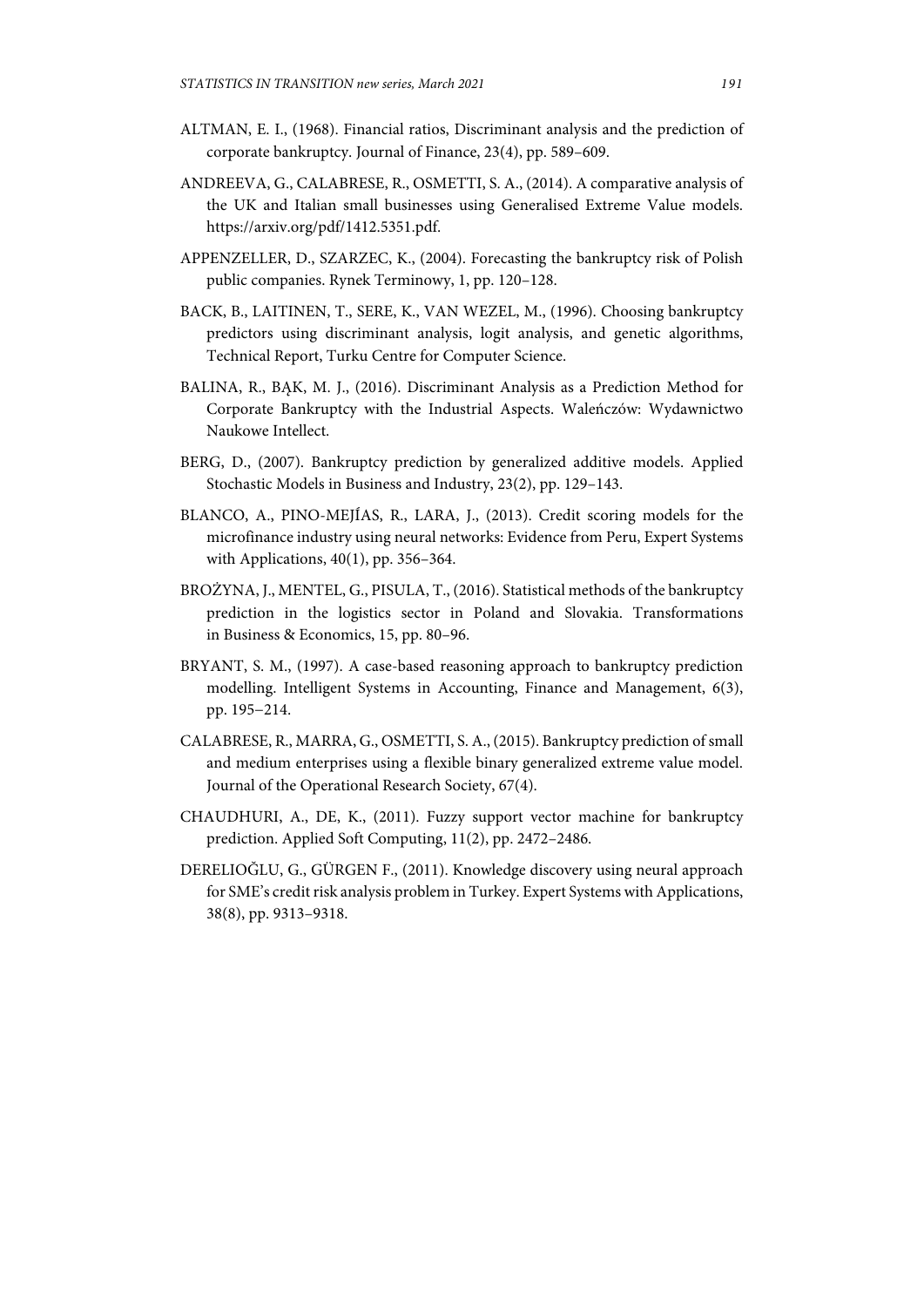- DESAI, V. S., CROOK, J. N., OVERSTREET, G. A., (1996). A Comparison of Neural Networks and Linear Scoring Models in the Credit Union Environment. European Journal of Operational Research, 95(1), pp. 24–47.
- DU JARDIN, P., (2009). Bankruptcy prediction models: How to choose the most relevant variables?. Bankers, Markets & Investors, 98, pp. 39−46.
- GAJDKA, J., STOS, D., (1996). Wykorzystanie analizy dyskryminacyjnej do badania podatności przedsiębiorstwa na bankructwo. In: J. Duraj ed. Przedsiębiorstwo na rynku kapitałowym, Wydawnictwo Uniwersytetu Łódzkiego, Łódź.
- GĄSKA, D., (2016). Predicting Bankruptcy of Enterprises with the use of Learning Methods. Ph.D. dissertation, Wrocław University of Economics.
- GORDINI, N., (2014). A genetic algorithm approach for SMEs bankruptcy prediction: Empirical evidence from Italy, Expert Systems with Applications, 41(14), pp. 6067–6536.
- GRUSZCZYŃSKI, M., (2003). Models of microeconometrics in the analysis and forecasting of the financial risk of enterprises. Zeszyty Polskiej Akademii Nauk, 23.
- GUPTA, J., GREGORIOU, A., HEALY, J., (2015). Forecasting bankruptcy for SMEs using hazard function. A review of quantitative finance and accounting, 45 (4), pp. 845–869.
- HADASIK, D., (1998). The Bankruptcy of Enterprises in Poland and Methods of its Forecasting. Wydawnictwo Akademii Ekonomicznej w Poznaniu, 153.
- HAMROL, M., CZAJKA, B., PIECHOCKI, M., (2004). Enterprise bankruptcy– discriminant analysis model. Przegląd Organizacji, 6, pp. 35–39.
- HOŁDA, A., (2001). Forecasting the bankruptcy of an enterprise in the conditions of the Polish economy using the discriminatory function ZH. Rachunkowość, 5, pp. 306–10.
- HUANG, Z., CHEN, H., HSU, C. J., CHEN, W. H., WU, S., (2004). Credit Rating Analysis with Support Vector Machines and Neural Networks: A Market Comparative Study. Decision Support System, 37(4), pp. 543–558.
- HUANG, J. J., TZENG, J. H., ONG, C. S., (2006). Two-stage genetic programming (2sgp) for the credit scoring model. Applied Mathematics and Computation, 174, pp. 1039–1053.
- JAGIEŁŁO, R., (2013). Discriminant and Logistic Analysis in the Process of Assessing the Creditworthiness of Enterprises. Materiały i Studia, 286. Warszawa: NBP.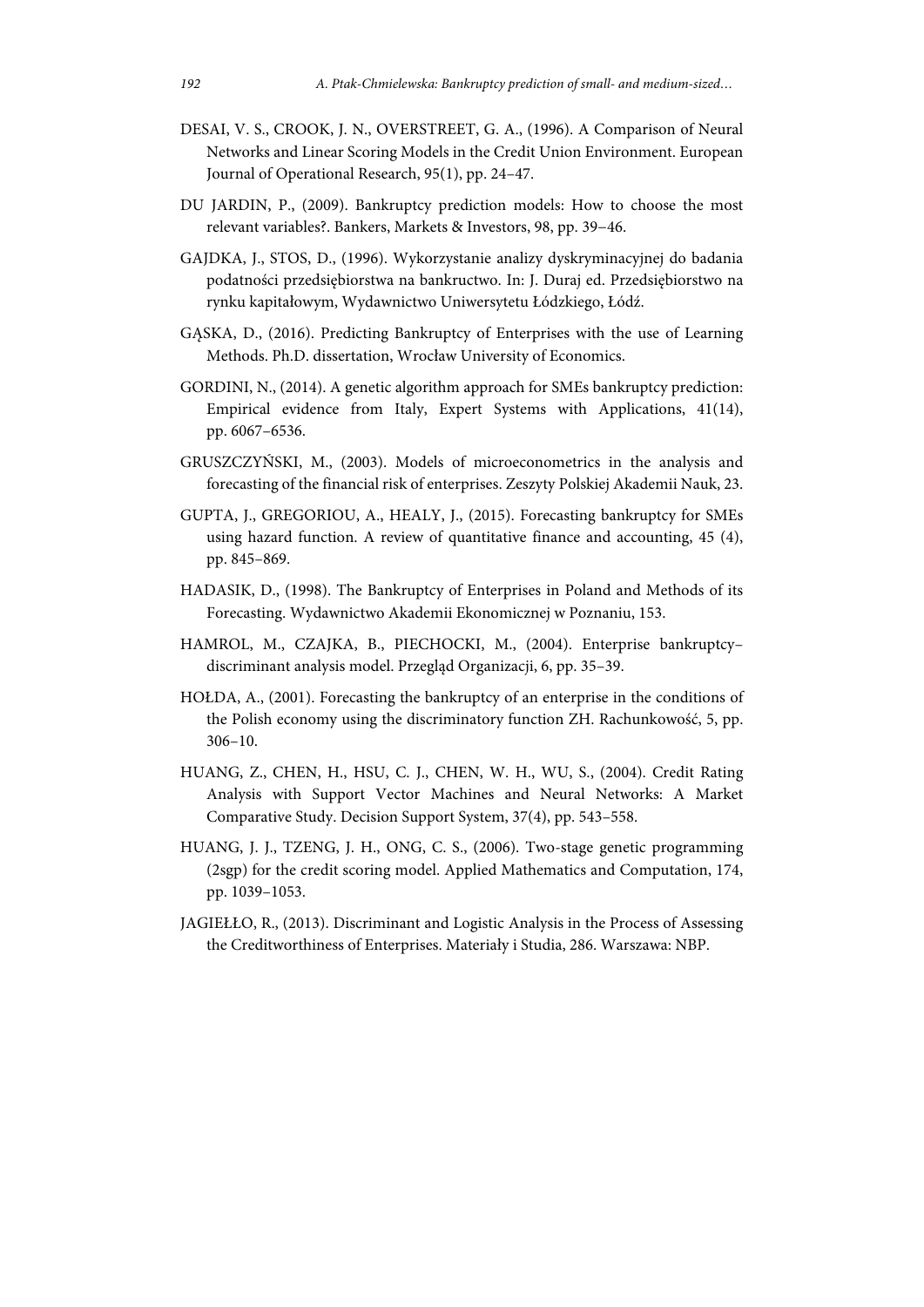- KALAK I. E., HUDSON, R., (2016). The effect of size on the failure probabilities of SMEs: An empirical study on the US market using discrete hazard model. International Review of Financial Analysis, 43, pp. 135–145.
- KARBOWNIK, L., (2017). Methods for Assessing the Financial Risk of Enterprises in the TSI Sector in Poland. Łódź: Wydawnictwo Uniwersytetu Łódzkiego.
- KIM, H. S., SOHN, S. Y., (2010). Support Vector Machines for Default Prediction of SMEs Based on Technology Credit. European Journal of Operational Research, 201(3), pp. 838–846.
- KOROL, T., PRUSAK, B., (2009). Upadłość przedsiębiorstwa a wykorzystanie sztucznej inteligencji, Warszawa: CeDeWu.
- KOROL, T., (2004). Assessment of the Accuracy of the Application of Discriminatory Methods and Artificial Neural Networks for the Identification of Enterprises Threatened with Bankruptcy. Gdańsk: Doctoral dissertation.
- KOROL, T., (2010a). Early Warning Systems of Enterprises to the Risk of Bankruptcy. Warszawa: Wolters Kluwer.
- KOROL, T., (2010b). Forecasting bankruptcies of companies using soft computing techniques. Finansowy Kwartalnik Internetowy "e-Finanse", 6, pp. 1–14.
- MĄCZYŃSKA, E., (1994). Assessment of the condition of the enterprise. Simplified methods. Życie Gospodarcze, 38, pp. 42–45.
- MĄCZYŃSKA, E., (2004). Early warning systems. Nowe Życie Gospodarcze, 12, pp. 4–9.
- MICHALUK, K., (2003). Effectiveness of corporate bankruptcy models in Polish economic conditions. In: L. Pawłowicz, R.Wierzba ed. Corporate Finance in the Face of Globalization Processes. Warszawa: Wydawnictwo Gdańskiej Akademii Bankowej.
- MODINA, M., PIETROVITO, F., (2014). A default prediction model for Italian SMEs: the relevance of the capital structure. Applied Financial Economics, 24(23), pp. 1537–1554.
- ORŁOWSKI, W., PASTERNAK, R., FLAHT, K., SZUBERT, D., (2010). Procesy inwestycyjne i strategie przedsiębiorstw w czasach kryzysu, Raport PARP Warszawa.
- POCIECHA, J., PAWEŁEK, B., (2011). Bankruptcy Prediction and Business Cycle, Contemporary Problems of Transformation Process in the Central and East European Countries. Paper presented at 17th Ukrainian-Polish-Slovak Scientific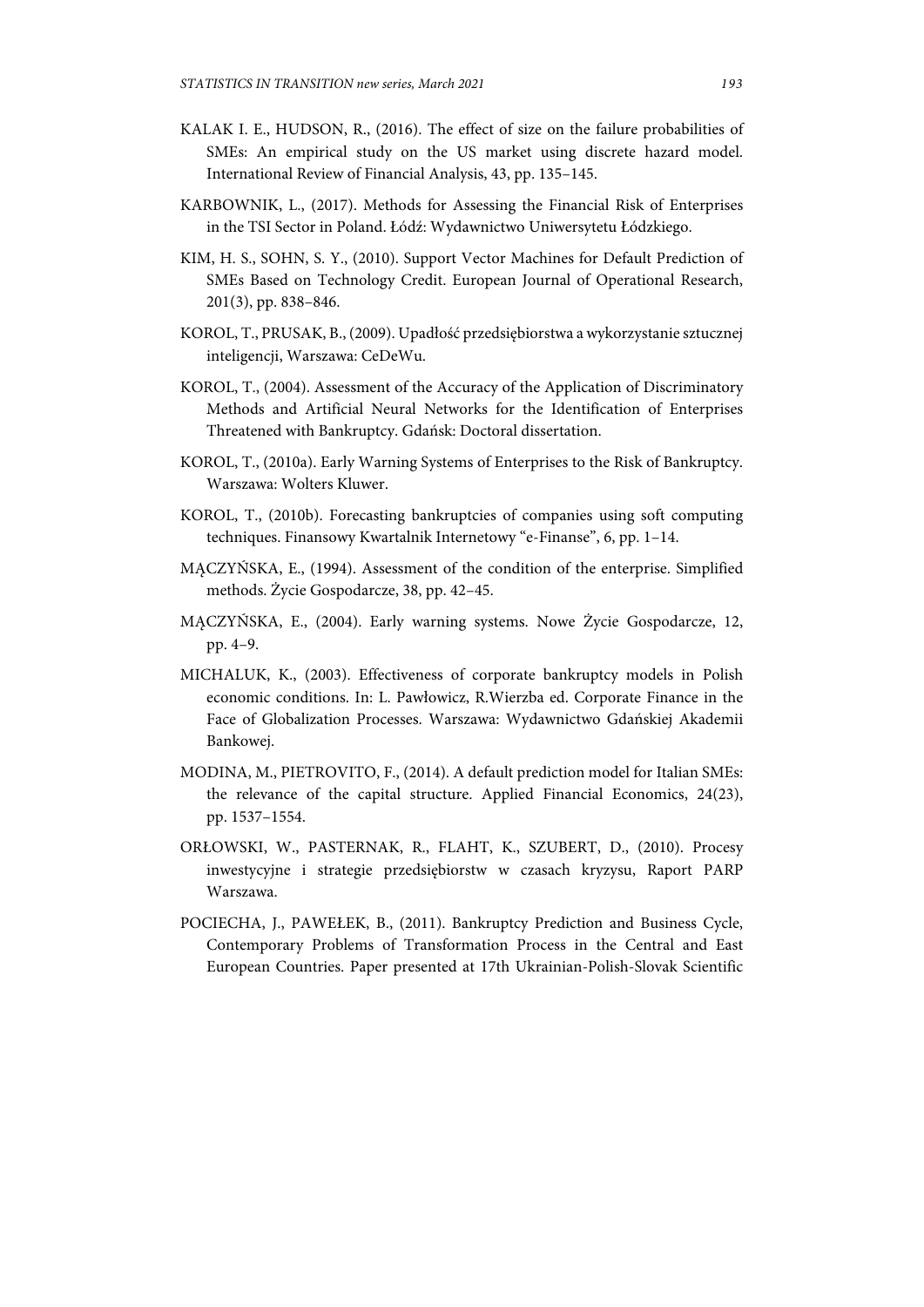Seminar, Lviv, Ukraine, September 22–24; Lviv: The Lviv Academy of Commerce, pp. 9–24.

- POCIECHA, J., PAWEŁEK, B., BARYŁA, M., AUGUSTYN, S., (2014). Statistical Methods of Forecasting Bankruptcy in the Changing Economic Situation. Kraków: Fundacja Uniwersytetu Ekonomicznego w Krakowie.
- POGODZIŃSKA, M., SOJAK, S., (1995). The Use of Discriminant Analysis in Predicting Bankruptcy of Enterprises. Ekonomia XXV, 299.
- PRUSAK, B., (2018). Review of Research into Enterprise Bankruptcy Prediction in Selected Central and Eastern European Countries. International Journal of Financial Studies, 6, 60.
- PRUSAK, B., WIĘCKOWSKA, A., (2007). Multidimensional models of discriminant analysis in the study of the bankruptcy risk of Polish companies listed on the WSE. In: B. Prusak ed. Economic and Legal Aspects of Corporate Bankruptcy. Warszawa: Difin.
- PRUSAK, B., (2005). Modern Methods of Forecasting Financial Risk of Enterprises. Warszawa: Difin.
- PSILLAKI, M., TSOLAS, I. E., MARGARITIS, D., (2010). Evaluation of credit risk based on firm performance. European Journal of Operational Research, 201 (3), pp. 873–881.
- PTAK-CHMIELEWSKA, A., MATUSZYK, A., (2017). The importance of financial and non-financial ratios in SMEs bankruptcy prediction. Bank i Kredyt, 49(1), pp. 45–62.
- PTAK-CHMIELEWSKA, A., (2016). Statistical Models for Corporate Credit Risk Assessment–Rating Models. Acta Universitatis Lodziensis Folia Oeconomica, 3, pp. 98–111.
- PTAK-CHMIELEWSKA, A., (2012). Wykorzystanie modeli przeżycia i analizy dyskryminacyjnej do oceny ryzyka upadłości przedsiębiorstw. Ekonometria, 4 (38), pp. 157–172.
- POLSKA AGENCJA ROZWOJU PRZEDSIĘBIORCZOŚCI, (2012). Raport o stanie sektora małych i średnich przedsiębiorstw w Polsce w latach 2010–2011, Warsaw.
- SARTORI, F., MAZZUCCHELLI, A., DI GREGORIO, A., (2016). Bankruptcy forecasting using case-based reasoning: the CRePERIE approach. Expert Systems with Applications, 64, pp. 400–411.